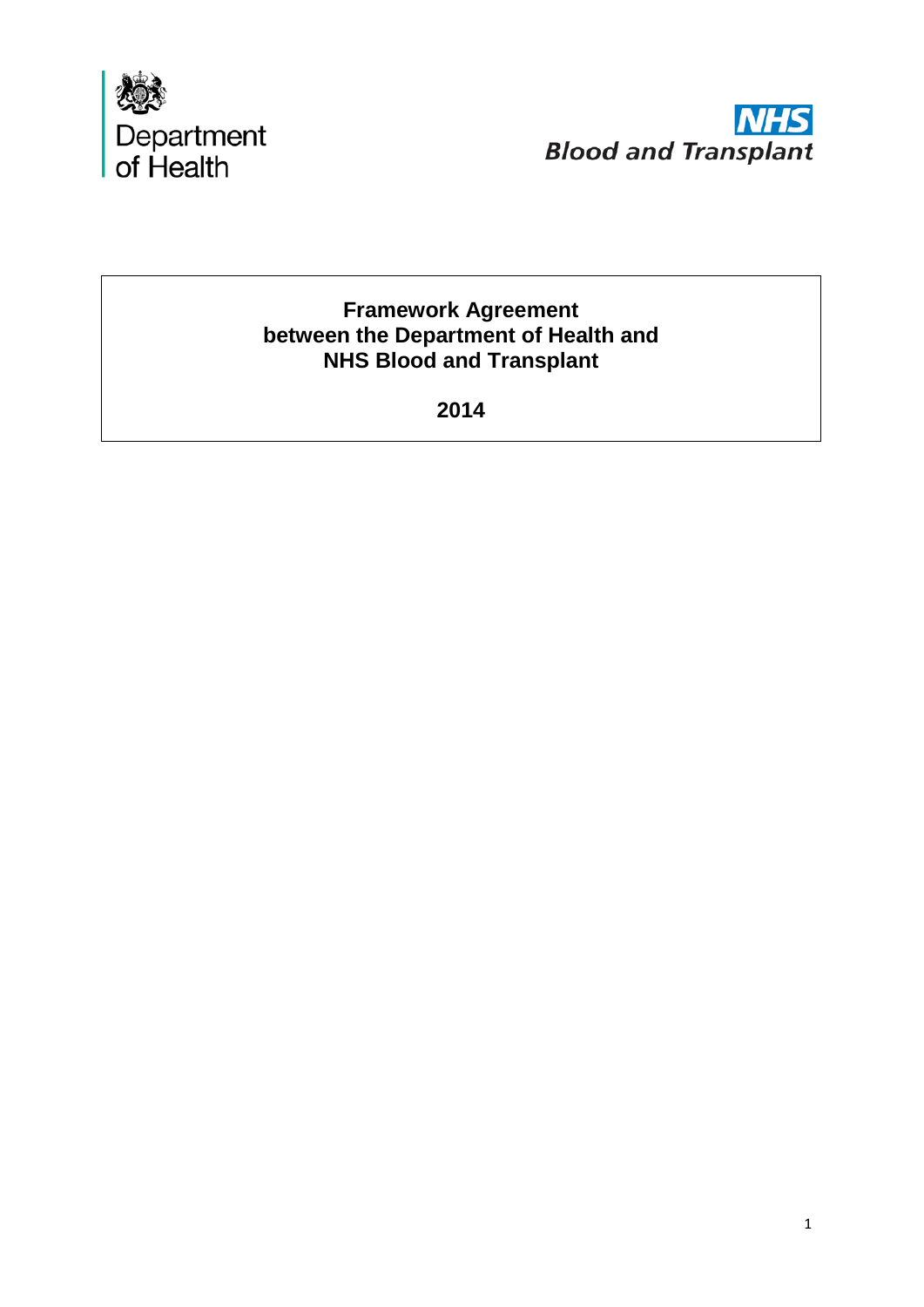# **Contents Page**

|    | Purpose of this document                                  |    |
|----|-----------------------------------------------------------|----|
| 2  | NHS Blood and Transplant's purpose                        |    |
| 3  | Governance                                                |    |
| 4  | Accountability                                            | 6  |
| 5  | The NHS Blood and Transplant Board                        | 9  |
| 6  | Partnership working                                       | 10 |
|    | Transparency                                              | 12 |
| 8  | Audit                                                     | 14 |
| 9  | Delegations and financial management                      | 14 |
| 10 | Risk management                                           | 15 |
| 11 | Human resources                                           | 17 |
| 12 | Relations with the Department's other arm's length bodies | 18 |
| 13 | <b>Review</b>                                             | 18 |

# **Annexes**

- A Wider guidance<br>B Finance and acc
- B Finance and accounting responsibilities<br>C Public-facing communications
- C Public-facing communications<br>D Relationships with other ALBs
- D Relationships with other ALBs<br>E Safety Policy
- Safety Policy

Felicity Harvey<br>
Director General Public Health<br>
Chief Executive Director General Public Health

(On behalf of the Department) (On behalf of NHSBT)

Signed: Signed: Signed: Signed: Signed: Signed: Signed: Signed: Signed: Signed: Signed: Signed: Signed: Signed: Signed: Signed: Signed: Signed: Signed: Signed: Signed: Signed: Signed: Signed: Signed: Signed: Signed: Signed

daya

Date: 9 July 2014 Date: 9 July 2014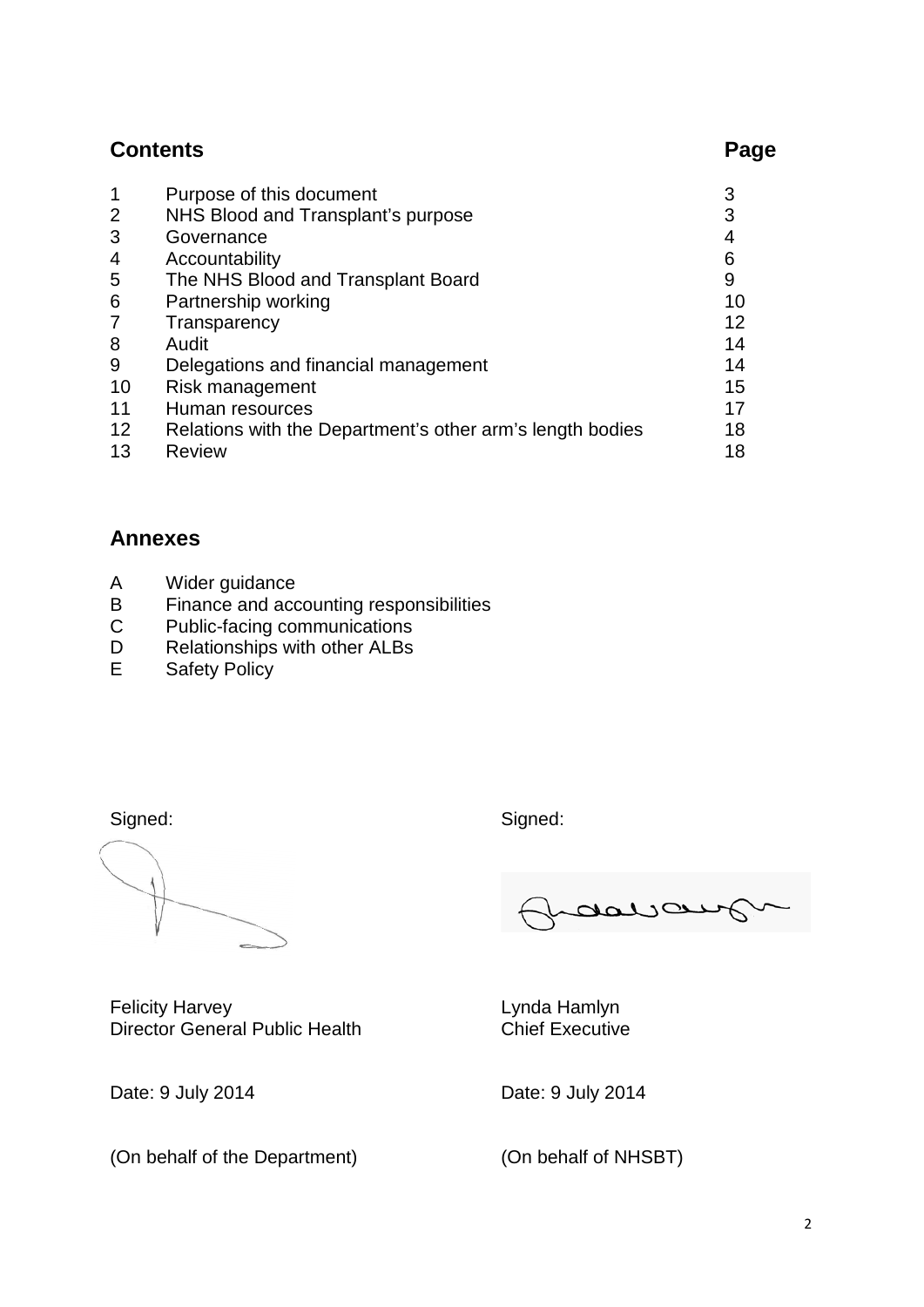### **Purpose of this document**

- 1.1. The purpose of this document is to define the critical elements of the relationship between the Department and NHS Blood and Transplant (NHSBT) for functions carried out for the health system in **England**. The document is focused on:
	- How the Department and NHSBT will work in **partnership** to serve patients, the public and the taxpayer; and
	- How both NHSBT and the Department discharge their **accountability**  responsibilities effectively.
- 1.2. This document also briefly sets out the relationship between the other UK Health Departments and NHSBT for functions carried out in the rest of the UK.

# **2. NHSBT's purpose**

- 2.1. NHSBT is a Special Health Authority for England and Wales that supplies critical biological products and related clinical services to the NHS within a highly regulated environment*.* The *NHS Blood and Transplant (Establishment and Constitution) Order 2005*[1](#page-2-0) is a joint England and Wales Order which provides NHSBT with a remit to:
	- collect, screen, analyse, process and supply blood, blood products, plasma, stem cells and other tissues to the health services
	- prepare blood components and reagents
	- facilitate, provide and secure the provision of services to assist tissue and organ transplantation
	- carry out any other such functions as directed.
- 2.2. NHSBT is also directed by the NHS Blood and Transplant (England) Directions 2005, and the NHS Blood and Transplant (Wales) Directions 2005, as amended (the Directions<sup>[2](#page-2-1)</sup>), which govern the arrangements relating to England and Wales for blood, tissue and organ donation and transplantation services.
- 2.[3](#page-2-2). NHSBT's functions in relation to blood apply to England and North Wales<sup>3</sup> only. However, NHSBT also has responsibilities across the United Kingdom with regard to organ donation and transplantation.
- 2.4. In discharging these functions NHSBT will act economically, efficiently and effectively.

<sup>-</sup><sup>1</sup> Statutory Instrument 2005 No. 2529

<span id="page-2-1"></span><span id="page-2-0"></span> $2$  Both sets of Directions are available at

[http://www.nhsbt.nhs.uk/about/statutory\\_obligations/index.html](http://www.nhsbt.nhs.uk/about/statutory_obligations/index.html)

<span id="page-2-2"></span><sup>&</sup>lt;sup>3</sup> The Welsh Blood Service covers South, West and part of mid Wales.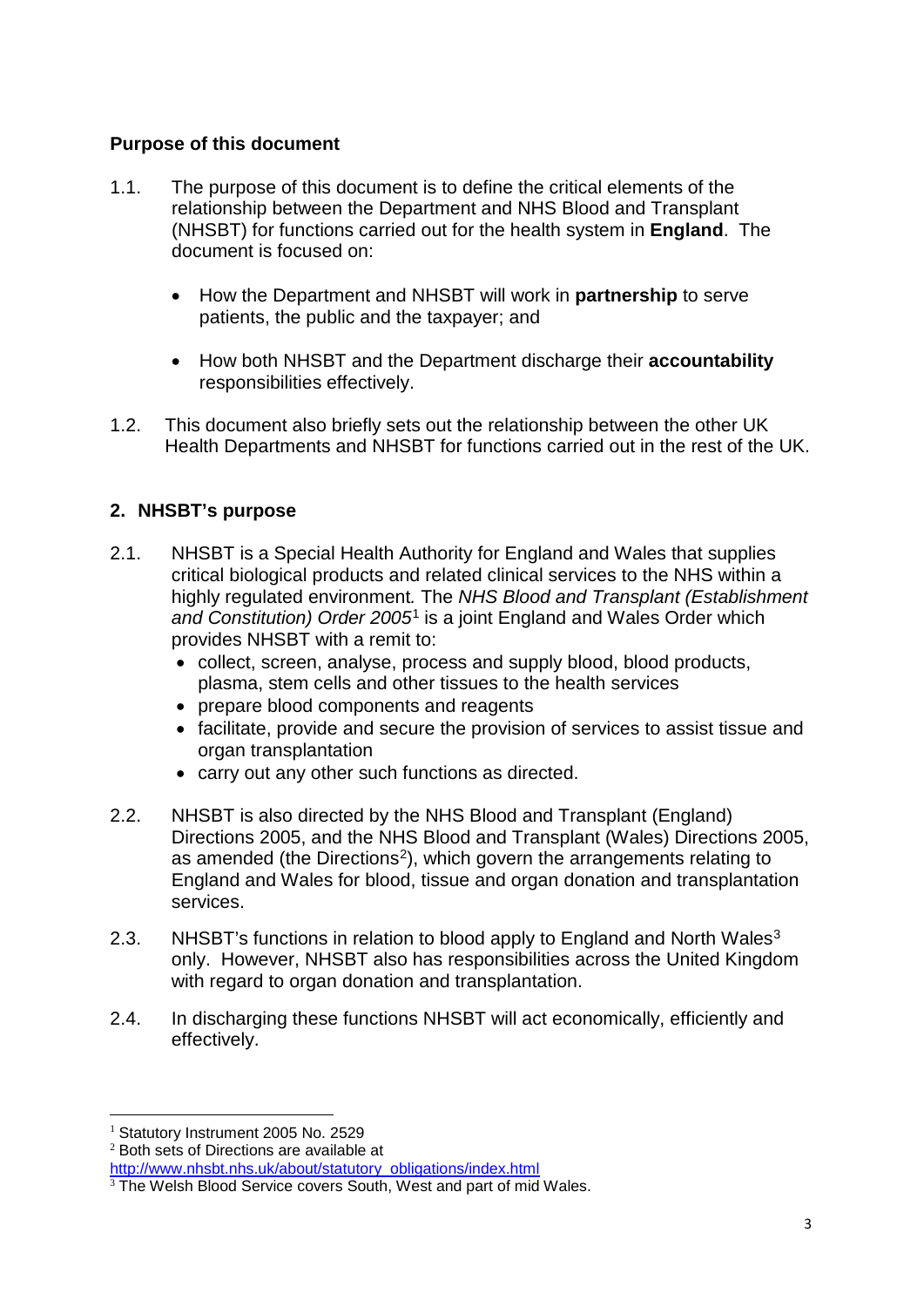- 2.5. The Directions additionally direct NHSBT to:
	- conduct or commission research into the uses of, or development of, blood, stem cells and tissues
	- promote, by advertising, marketing or otherwise the donation of blood, stem cells and tissues, with a view in particular to maintaining an adequate supply of blood, stem cells and tissue
	- promote through advice and guidance, the appropriate use of blood, stem cells and tissue (having regard in particular to the need to promote the effective use of blood)
	- conduct or commission research in connection with the field of organ donation and transplantation as NHSBT considers appropriate
	- promote, by advertising, marketing or otherwise, the donation of organs and tissues with a view to maintaining an adequate number of organs and corneas for transplantation.
- 2.6. NHSBT depends entirely on the donation of blood, tissues, solid organs and haemopoietic stem cells and therefore facilitates and promotes altruistic donation within England and across the UK. NHSBT operates 24 hours a day, 365 days a year to deliver vital biological products and clinical services to the NHS, often at times of urgent and critical patient need. NHSBT's underlying supply chains operate under pharmaceutical industry standards and are highly regulated.
- 2.7. NHSBT's Strategic Plan, Annual Report and Accounts and Integrated Governance Framework set out more information about its functions and accountabilities.

# **3. Governance**

- 3.1. NHSBT is led by a Board<sup>[4](#page-3-0)</sup> comprised of:
	- a non-executive chair, appointed<sup>[5](#page-3-1)</sup> by the Secretary of State for Health. and who is accountable for the governance of NHSBT;
	- not more than eight non-executive members, also appointed by the Secretary of State. One of these members shall include a person with particular experience suited to the interests of Wales;
	- a chief executive appointed by the non-executive chair and non-executive members; and
	- not more than eight executive board members, including the persons who hold the office of Chief Executive, Finance Director and Medical Director. The non-executive chair, non-executive members and the Chief Executive appoint the executive board members.

<sup>&</sup>lt;u>.</u> <sup>4</sup> The constitution of the Board is dictated by Statutory Instrument 2005 No. 2529.

<span id="page-3-1"></span><span id="page-3-0"></span><sup>5</sup> The NHS Blood and Transplant Regulations 2005, Statutory Instrument 2005 No.2531, as amended, sets out the appointment and tenure of the board. The non-executive chair and non-executive members cannot hold office for longer than a total of eight years.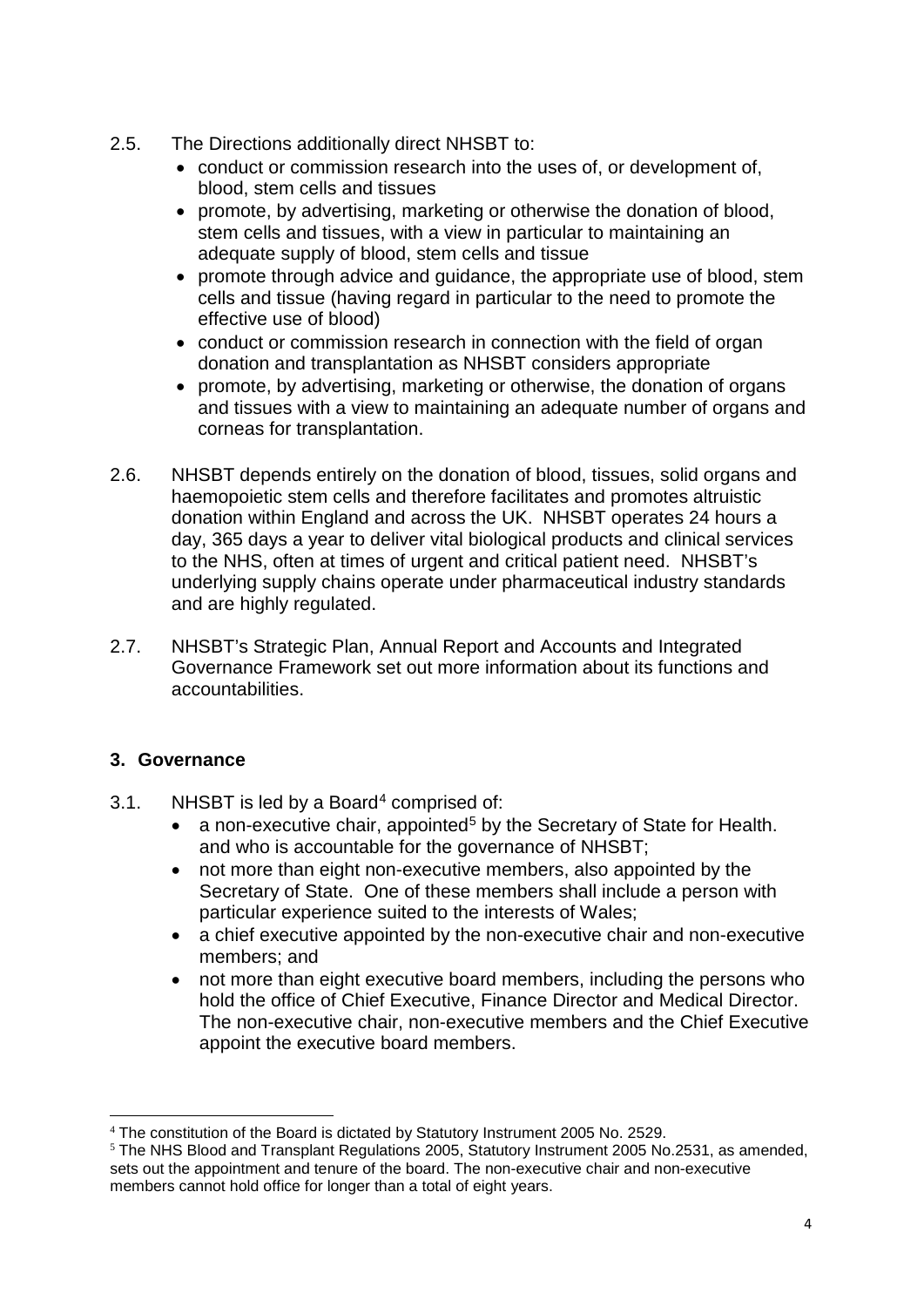- 3.2. The Permanent Secretary has appointed a Senior Departmental Sponsor (SDS) who acts as NHSBT's designated, consistent point of contact within the Department. The SDS acts as the link at executive level between NHSBT and the senior officials of the Department, and also with ministers. Whilst the SDS role is facilitative and recognises the need for direct engagement between NHSBT and other parts of the Department and ministers, it also supports the Permanent Secretary in holding NHSBT to account and providing assurance on its performance. The SDS is currently the Director General for Public Health. The SDS is supported by a Departmental sponsor team, which is the principal day-to-day liaison between the Department and NHSBT. Welsh Ministers are represented in these arrangements by officials from the Welsh Government who attend the NHSBT Board as observers and who participate in the accountability review meetings. Scottish and Northern Ireland officials have similar arrangements. In addition, Welsh Government officials hold separate six monthly meetings with senior NHSBT executive team members to discuss issues specific to Wales.
- 3.3. As NHSBT is an England and Wales body, there is no legislation directing NHSBT to provide organ donation and transplantation services to Scotland and Northern Ireland. In lieu of this, NHSBT's accountabilities to the Scottish Government and the Department of Health, Social Services and Public Safety in Northern Ireland are governed via its Board arrangements and through Income Generation Agreements.
- 3.4. NHSBT is responsible for the delivery of policy objectives set for it by all of the four UK governments and will work with them to facilitate effective delivery solutions in case of policy differences. In the interests of patients across the UK the Department and NHSBT will apply the principles of partnership described by this document when working with the Welsh, Scottish and Northern Irish governments.

#### *Process for setting objectives*

- 3.5. NHSBT comprises three main Divisions, **Blood**, **Organ Donation and Transplantation** and **Diagnostic and Therapeutic Services,** covering tissues, stem cells, diagnostics and apheresis based therapies. Long term strategies are developed for each of the Divisions (and their constituent strategic operating units), including strategic objectives, targets and action plans, and are reviewed/updated periodically by the NHSBT Board as appropriate. The strategies are prepared by the Executive Team for review and approval by the NHSBT Board. Each year, as part of the Department's annual planning process, the strategies, targets and plans are then summarised and reported to the Department for scrutiny and review. This includes the annual plan/budget for the following year. Once cleared, by the NHSBT Board, and then the four UK Health Departments, NHSBT publishes a five year summary of its strategic plans.
- 3.6. An outcome of the strategic planning process is to establish the projected volume and pricing expectations for sales of blood components and specialist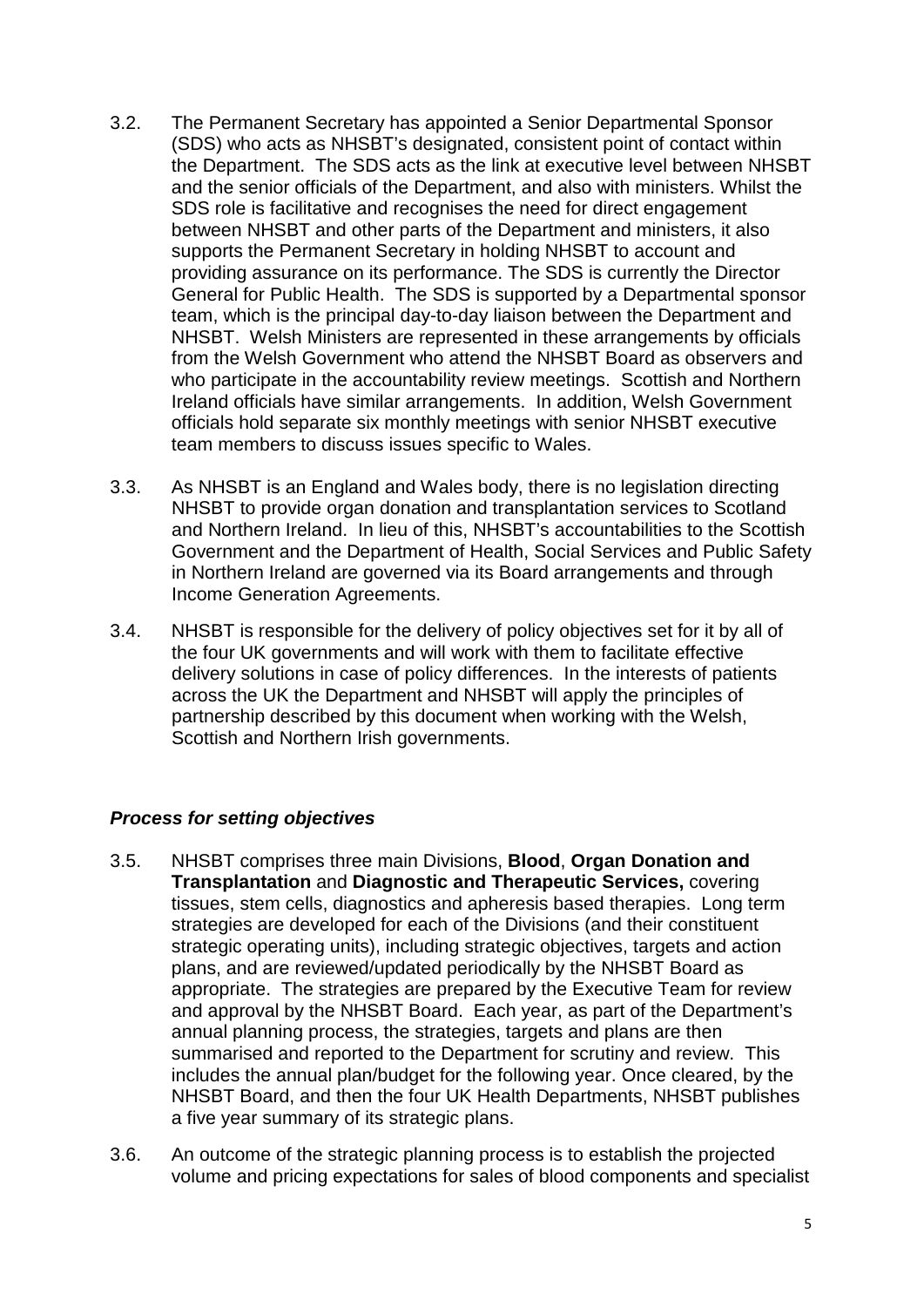services to hospitals in England and north Wales, and the subsidy required for funding for organ donation and transplantation across the UK. More detail is set out at 9.7 and **Annex B**.

### *Discharge of statutory functions*

3.7. NHSBT ensures that it has appropriate arrangements in place for the discharge of each of the statutory functions for which it is responsible and is clear about the legislative requirements associated with each of them, specifically any restrictions on the delegation of those functions. It ensures that it has the necessary capacity and capability to undertake those functions, and will ensure that it has the statutory power to take on a statutory function on behalf of another person or body before it does so. NHSBT will also ensure that there is periodic audit<sup>6</sup> of the discharge of its statutory functions in line with the Harris Review[7.](#page-5-1)

#### *Cross-government clearance*

3.8. In addition to internal governance, cross-government clearance is required for major new policy decisions of the type set out in Cabinet Office guidance.<sup>[8](#page-5-2)</sup> Although such cases are likely to be small in number, the Secretary of State will be responsible for obtaining clearance and NHSBT will adhere to any conditions applied through the clearance process. There will also be cases where the Secretary of State must consult Cabinet colleagues before giving the Government's view, even if collective agreement is not required. In such cases, NHSBT will supply the Secretary of State with any information he or she needs in a timely fashion.

# **4. Accountability**

#### *Secretary of State*

4.1. The Secretary of State is accountable to Parliament for the health system in England (its "steward"), including NHSBT. The Department of Health supports him or her in this role. This involves:

<span id="page-5-0"></span><sup>&</sup>lt;u>.</u>  $6$  NHSBT should include a review of this in its three-year audit cycle, but ensure that it takes steps to sufficiently assure itself on an annual basis and include details of this within its governance statements.

<span id="page-5-1"></span><sup>7</sup> [https://www.gov.uk/government/uploads/system/uploads/attachment\\_data/file/217025/Independent](https://www.gov.uk/government/uploads/system/uploads/attachment_data/file/217025/Independent-review-of-the-arrangements-made-by-SHAs-for-the-approval-of-registered-medical-practitioners-and-approved-clinicians-under-the-Mental-Health-Act-1983-.pdf)[review-of-the-arrangements-made-by-SHAs-for-the-approval-of-registered-medical-practitioners-and](https://www.gov.uk/government/uploads/system/uploads/attachment_data/file/217025/Independent-review-of-the-arrangements-made-by-SHAs-for-the-approval-of-registered-medical-practitioners-and-approved-clinicians-under-the-Mental-Health-Act-1983-.pdf)[approved-clinicians-under-the-Mental-Health-Act-1983-.pdf](https://www.gov.uk/government/uploads/system/uploads/attachment_data/file/217025/Independent-review-of-the-arrangements-made-by-SHAs-for-the-approval-of-registered-medical-practitioners-and-approved-clinicians-under-the-Mental-Health-Act-1983-.pdf)

<span id="page-5-2"></span><sup>&</sup>lt;sup>8</sup> Guide to Cabinet and Cabinet Committees,

[https://www.gov.uk/government/uploads/system/uploads/attachment\\_data/file/224997/Guide\\_to\\_Cabi](https://www.gov.uk/government/uploads/system/uploads/attachment_data/file/224997/Guide_to_Cabinet_Committees_2012.pdf) net Committees 2012.pdf(pages 6-9)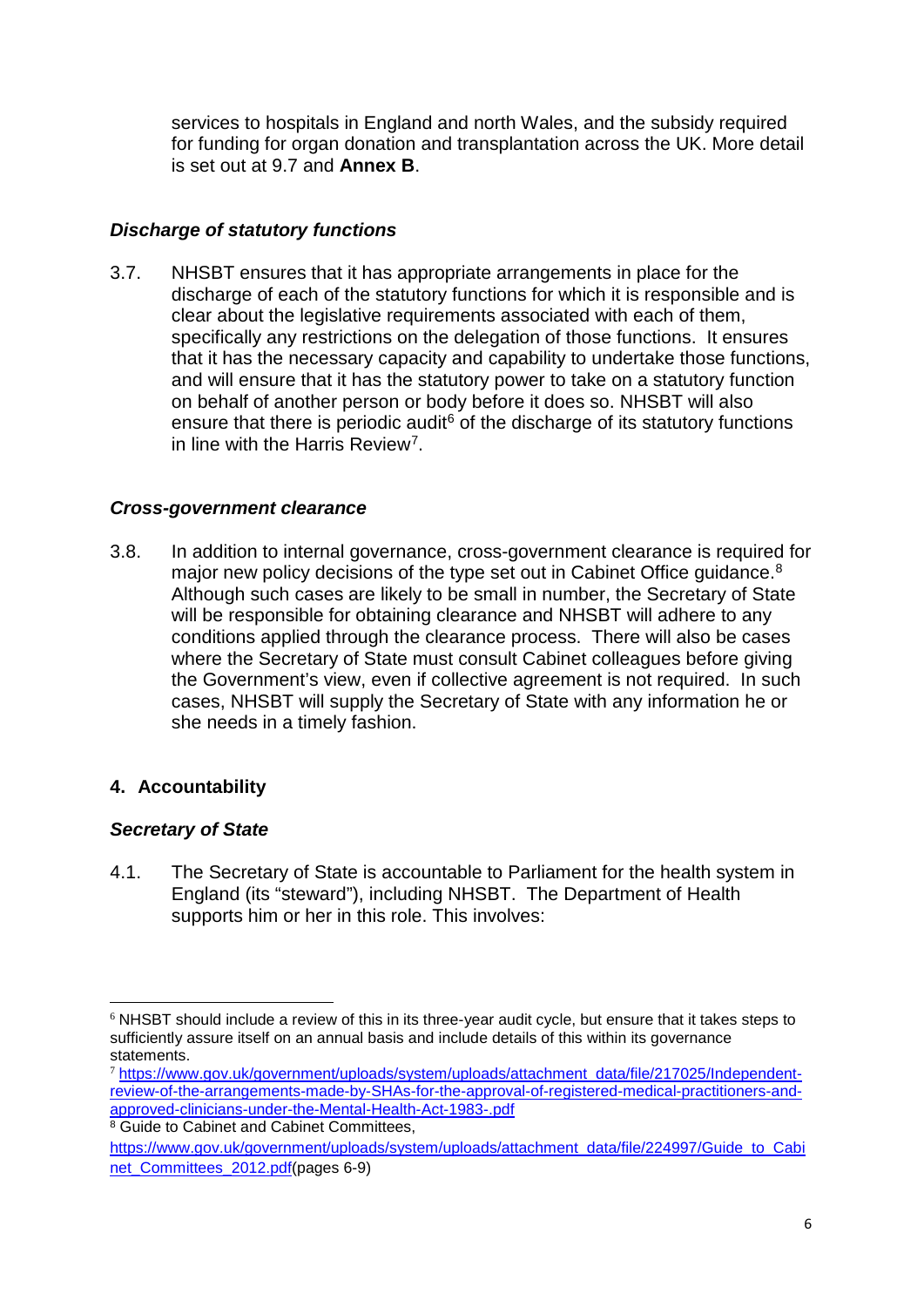- setting national priorities and monitoring the whole system's performance to ensure it delivers what patients, people who use services and the wider public need and value most;
- setting budgets across the health system, including for NHSBT;
- setting high level objectives for NHSBT;
- supporting the integrity of the system by ensuring that funding, legislation and accountability arrangements protect the best interests of patients, the public and the taxpayer;
- accounting to Parliament for NHSBT's performance and the effectiveness of the health and care system overall.

# *The Principal Accounting Officer and NHSBT's Accounting Officer*

- 4.2. The Department of Health's Permanent Secretary is the Principal Accounting Officer (PAO) and so is accountable in Parliament for the general performance of the health and care system in England, including NHSBT. This requires him or her to gain assurance that NHSBT is discharging its statutory duties and meeting the objectives set out in the strategic planning summary provided annually to the Department. In this way the PAO is able to report to Parliament on DH's stewardship of the public funds it distributes and for which it holds overall accountability.
- 4.3. The Department's Permanent Secretary, as the Department's Principal Accounting Officer, has appointed NHSBT's Chief Executive as its Accounting Officer (AO). The AO may be called to Parliament to account for the performance of NHSBT. The PAO can also be held to account in Parliament since the PAO's oversight should allow him or her to assess the adequacy of NHSBT's stewardship of public funds and discharge of its duties. This assessment includes making judgments about whether NHSBT is operating to adequate standards of regularity, propriety, feasibility and value for money (assessed for the Exchequer as a whole).
- 4.4. The PAO's oversight of NHSBT's performance relies upon the provision of information and processes to enable both parties to review performance.
- 4.4.1. The information provided to the Department by NHSBT includes (not an exhaustive list):
	- The NHSBT monthly Board performance report, which measures:
		- progress against its strategic targets and key projects
		- operational KPIs covering safety, supply, service delivery and productivity etc.
		- **financial performance**
	- A full set of Board papers in advance of each Board meeting every two months
	- Formal financial reporting to the Department (quarterly monitoring reports etc.)
	- Reports in support of Cabinet Office and Departmental spending controls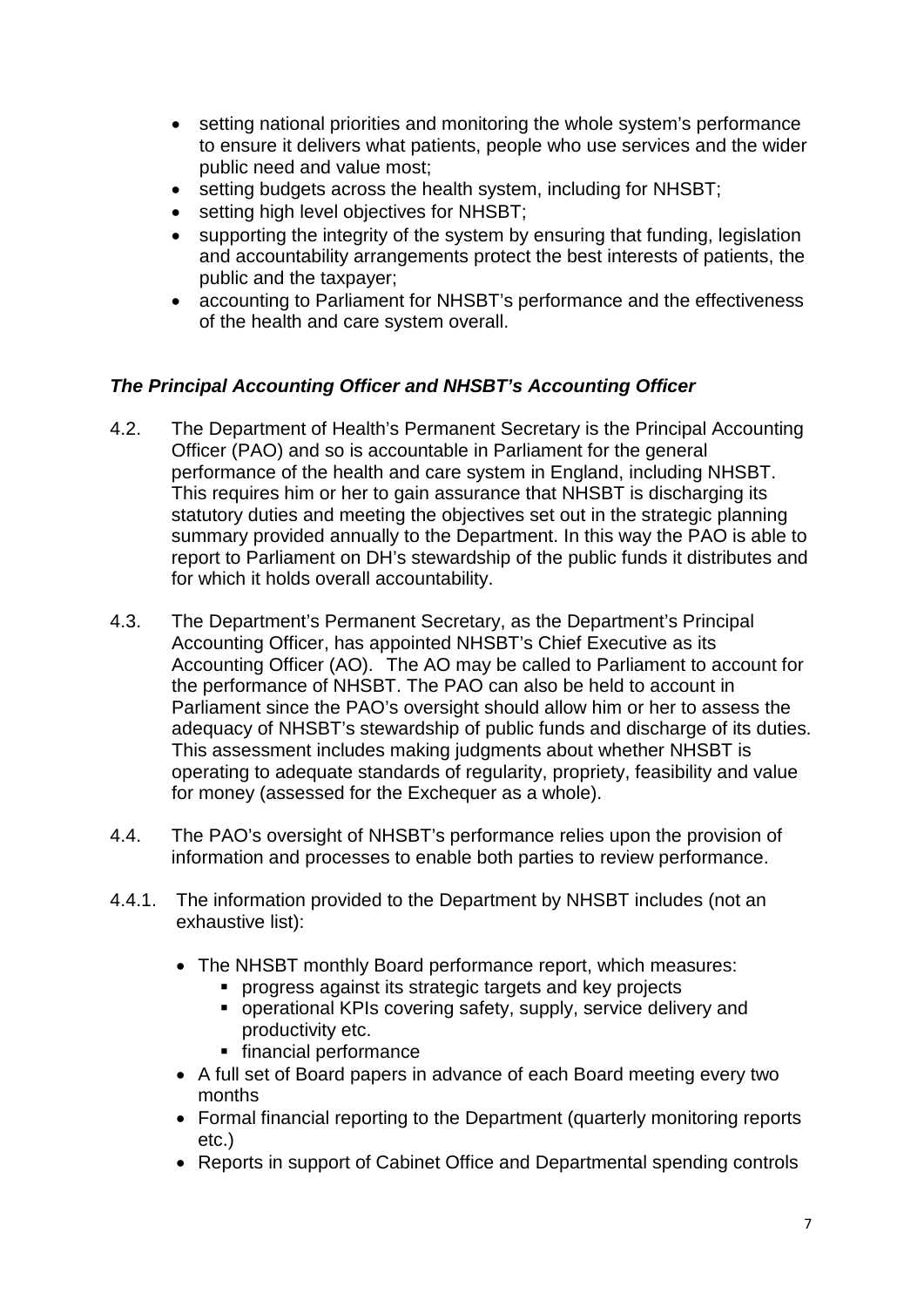- 4.4.2. The processes in place to enable the Department and NHSBT to review performance include:
	- Quarterly accountability reviews chaired by the SDS, or a representative, and involving the NHSBT Chair, Chief Executive and other relevant executive directors (as determined by the Chair). The focus of these meetings is on strategic issues, any issues regarding delivery that are of concern to the SDS, including compliance with the framework agreement, and any requests for assistance which the NHSBT Chair believes appropriate to bring to the meeting. The sponsor team works with NHSBT to establish the agenda and identify the specific items for discussion prior to the meeting. These meetings support the shared principles and are structured to promote openness, constructive challenge and the identification and resolution of strategic issues. Representatives of the other UK Health Departments are invited to attend all accountability review meetings
	- A representative of the SDS attends all NHSBT Board meetings and representatives of the other UK Health Departments are also invited
	- Annual accountability review, similar to the above but including a full review of NHSBT performance in the prior year and a review of the effectiveness of the Department/NHSBT partnership.
	- As required, meetings between DH and the NHSBT Chair, Chief Executive and other executive directors
	- Submission and review of the summary NHSBT strategic plan and annual budget as part of the Department's annual planning process
	- Attendance by a representative of the SDS at the Governance & Assurance Committee
- 4.5. NHSBT publishes an Annual Report and Accounts setting out how it has exercised its functions during the year. Drafts of the report are shared with the Department and the other UK Health Departments and are audited by the Comptroller & Auditor General. The final report is sent to the Secretary of State, with copies laid before Parliament and also the Scottish Parliament (Scotland Act 1998).
- 4.6. NHSBT is responsible for the delivery of its objectives and the Department limits the circumstances in which it will intervene in its activities. The following constraints do, however, apply:
- 4.6.1. All funds allocated to NHSBT must be spent on the statutory functions of NHSBT. If any funds are spent outside the statutory functions of the NHSBT the Department could seek adjustments to the subsidy.
- 4.6.2. The Secretary of State may terminate the tenure of the non-executive Chair or a non-executive member in the circumstances set out in Statutory Instrument 2005 No. 2531, as amended.
- 4.6.3. In the event of unresolved concerns regarding how NHSBT is carrying out its functions, the Secretary of State is able to direct NHSBT. If NHSBT fails to comply with such Directions, the Secretary of State, in consultation with the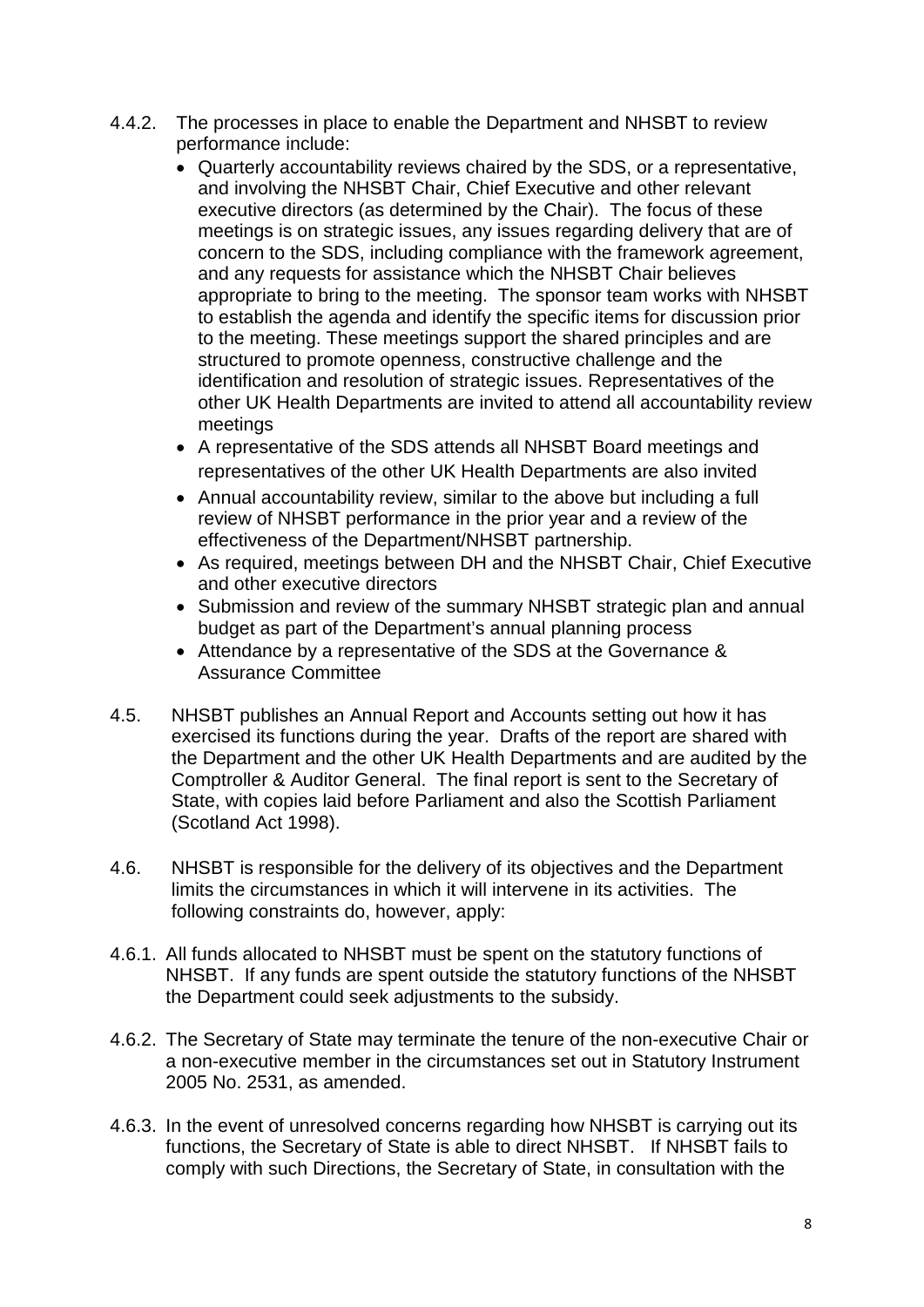other UK Health Ministers where appropriate, could either discharge relevant functions himself, or make arrangements for other bodies to do so on his behalf.

4.6.4. As NHSBT has performance accountability to the Northern Ireland, Scottish and Welsh Health Departments, all practical steps will be taken to involve them in these performance review processes.

# **5. The NHSBT Board**

- 5.1. NHSBT is governed by its Board. The role of the board is as described in the corporate governance code for central government departments<sup>[9](#page-8-0)</sup> and includes: establishing and taking forward the strategic aims and objectives of NHSBT, consistent with its overall strategic direction and within the policy and resources framework determined by the Secretary of State; holding its executive management team to account; and ensuring the organisation is able to account to Parliament and the public for how it has discharged its functions.
- 5.2. The Board is led by a non-executive Chair, who is responsible to the Secretary of State for ensuring that NHSBT's affairs are conducted with probity, and that NHSBT's policies and actions support it in the discharge of its functions and duties efficiently and effectively and meet NHSBT's objectives, including those set out in its business plan. The Senior Departmental Sponsor ensures that there is an annual objective setting and review process in place for the Chair.
- 5.3. NHSBT's Chair and non-executive members are appointed by the Secretary of State. Appointments are transparent, made on merit, and are regulated by the Commissioner for Public Appointments. NHSBT's Chair and members may appoint one of the non-executive members to be the Deputy Chair.
- 5.4. The Chief Executive reports to the Chair of NHSBT and is accountable to the NHSBT Board. The responsibilities of the Chief Executive are:
	- Safeguarding the public funds and assets for which the Chief Executive has charge:
	- Ensuring propriety, regularity, value for money and feasibility in the handling of those funds;
	- The day-to-day operations and management of NHSBT;
	- Ensuring that NHSBT is run on the basis of the standards (in terms of governance, decision-making and financial management) set out in *Managing Public Money*, including seeking and assuring all relevant financial approvals;

<span id="page-8-0"></span><sup>&</sup>lt;sup>9</sup> The corporate governance quidelines (available at

https://www.gov.uk/government/publications/corporate-governance-code-for- central-governmentdepartments) are written for central government departments, although, as it says in the guidelines, "the principles in the Code generally hold across other parts of central government, including departments' arm's length bodies".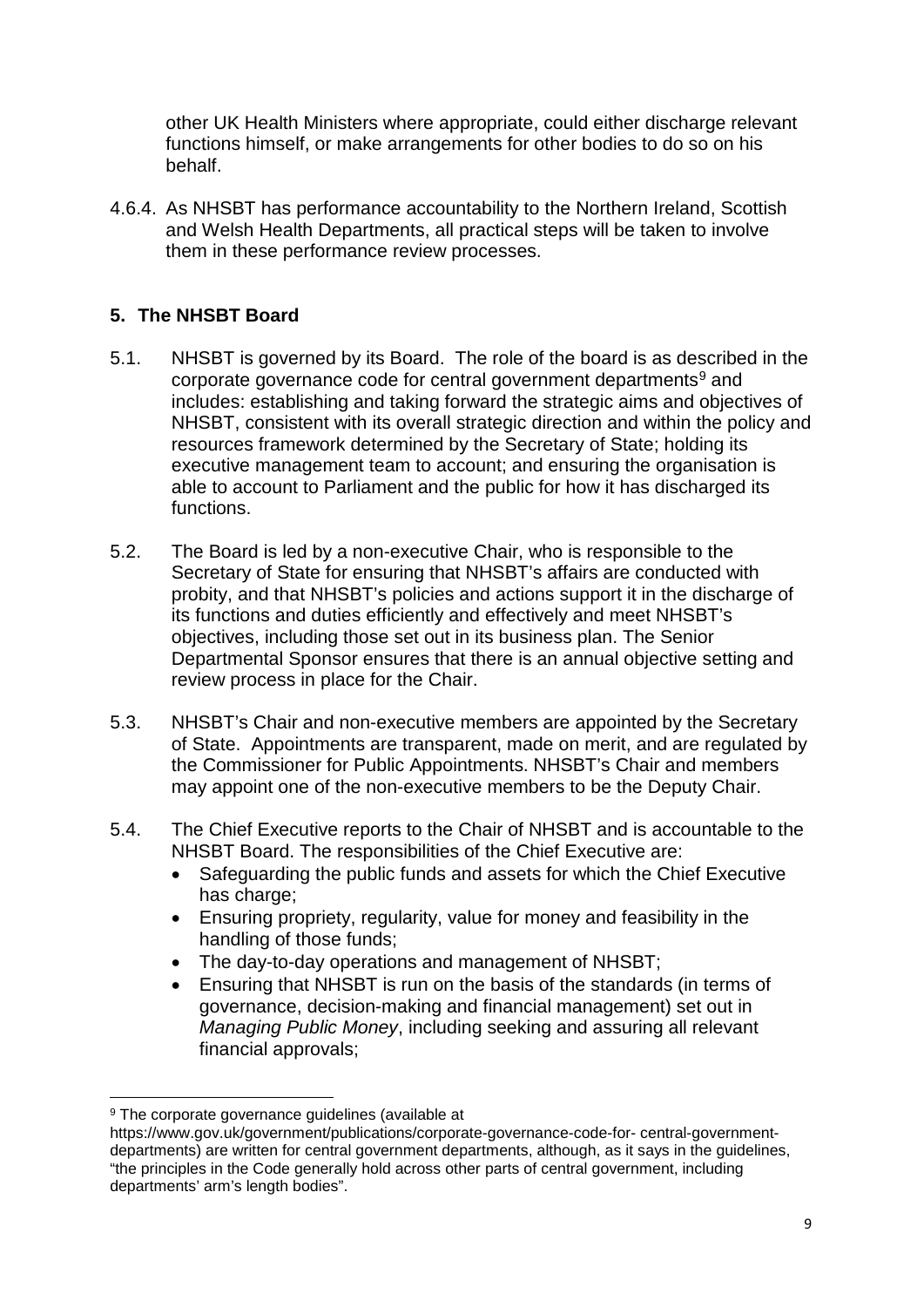- Together with the Department, accounting to Parliament and the public for NHSBT's financial performance and the delivery of its objectives;
- Accounting to the Department's Permanent Secretary, as Principal Accounting Officer for the whole of the Department of Health's budget, and providing a line of sight from the Department to NHSBT;
- Reporting quarterly to the PAO on performance against NHSBT's objectives, to be discussed at the formal quarterly accountability meetings chaired by the Senior Departmental Sponsor.
- 5.5. The responsibilities of the Board as a whole include supporting the Accounting Officer in ensuring that NHSBT exercises proper stewardship of public funds, including compliance with the principles laid out in *Managing Public Money*; and ensuring that total capital and revenue resource use in a financial year does not exceed the amount specified by the Secretary of State.
- 5.6. The Board ensures that effective arrangements are in place to provide assurance on risk management, governance and internal control. The Board has set up a Governance & Assurance Committee, chaired by an independent non-executive member with significant experience of financial leadership at board level. The internal and external auditors must be able to attend all meetings and be provided with all papers.
- 5.7. The Board has ultimate responsibility for the delivery of services which meet the required standards of quality and safety for patients and donors. The Board provides leadership in driving a safety culture through the organisation, underpinned by structures designed to ensure optimal governance and clinical effectiveness. The role of the Board in relation to other organisations which also have responsibility for safety policy is outlined in **Annex E**.

# **6. Partnership working**

- 6.1. The Department of Health and NHSBT have agreed to a set of shared principles.
	- Working together for patients, people who use services and the public, demonstrating our commitment to the values of the NHS set out in its Constitution.
	- Respect for the importance of autonomy throughout the system, and the freedom of individual organisations to exercise their functions in the way they consider most appropriate
	- Recognition that the Secretary of State is ultimately accountable to Parliament and the public for the system overall. NHSBT will support the Department in the discharge of its accountability duties, and the Department will support NHSBT is the same way
	- Working together openly and positively. This will include working constructively and collaboratively with the other UK Health Departments and organisations within and beyond the health and social care system.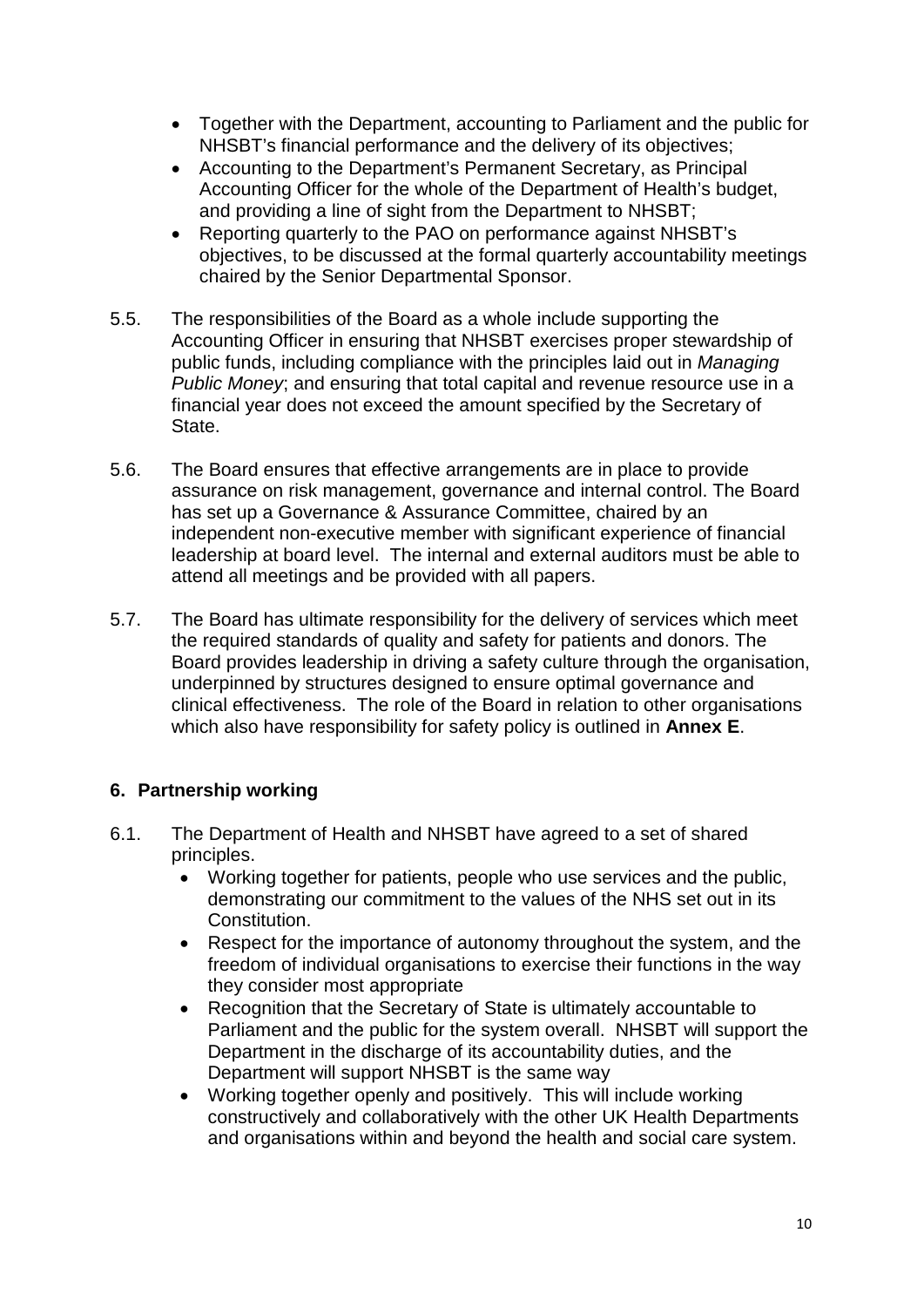- 6.2. The Department and NHSBT work together, and with the Department's other arm's length bodies, and the other UK Health Departments, in the interests of patients, people who use services and the public to maximise the health and wellbeing gain for the population, working to the values set out in the NHS Constitution. To support this, NHSBT and the Department follow an 'open book' approach. In the case of issues with an impact on the development or implementation of policy, the Department can expect to be kept informed by NHSBT. In the same way, the Department will seek to keep NHSBT apprised of developments in policy and Government. There are likely to be some issues where the Department or NHSBT will expect to be consulted by the other before the Department or NHSBT makes either a decision or a public statement on a matter. The Department and NHSBT will make clear which issues fall into this category in good time. The sponsor team will be responsible for ensuring that this works effectively.
- 6.3. The Department will support NHSBT in the delivery of its work programme through providing guidance on how to access and influence resources from across the UK health network and facilitating the approval of its key business cases through the Department and the Cabinet Office.
- 6.4. To support the Secretary of State and the Principal Accounting Officer in the discharge of their accountabilities, the Secretary of State has the power to direct NHSBT to disclose to him or her such information as he or she feels necessary to fulfil their duties with respect to the health system. In addition, NHSBT shall have regard to any guidance issued by the Secretary of State. It is therefore expected that the Department will, when required, have full access to NHSBT's files and information. If necessary, the Senior Departmental Sponsor's team will be responsible for prioritising these requests for information.

#### *Emergency preparedness, resilience and response*

- 6.5. NHS England's Emergency Preparedness Framework 2013 requires all NHS funded organisations to comply with the principles of the Civil Contingencies Act 2004. The Act places statutory duties upon a defined group of "Category One responders" (which includes all acute hospitals) to maintain and exercise effective and appropriate emergency response plans. Although NHSBT does not itself have statutory responsibilities under the Act, as critical supplier to NHS hospitals, NHSBT will work with the Department, NHS England, PHE and the NHS to ensure support for the effective emergency response plans that are in place, take part in national exercises, and coordinate responses as necessary.
- 6.6. In support of this, NHSBT will comply with the terms of its SLA with the Department on emergency preparedness. In addition, NHSBT will comply with the relevant core standards in NHS England's *Core Standards for Emergency Preparedness Resilience and Response* and provide an annual statement of compliance to the EPRR Partnership Group. The Secretary of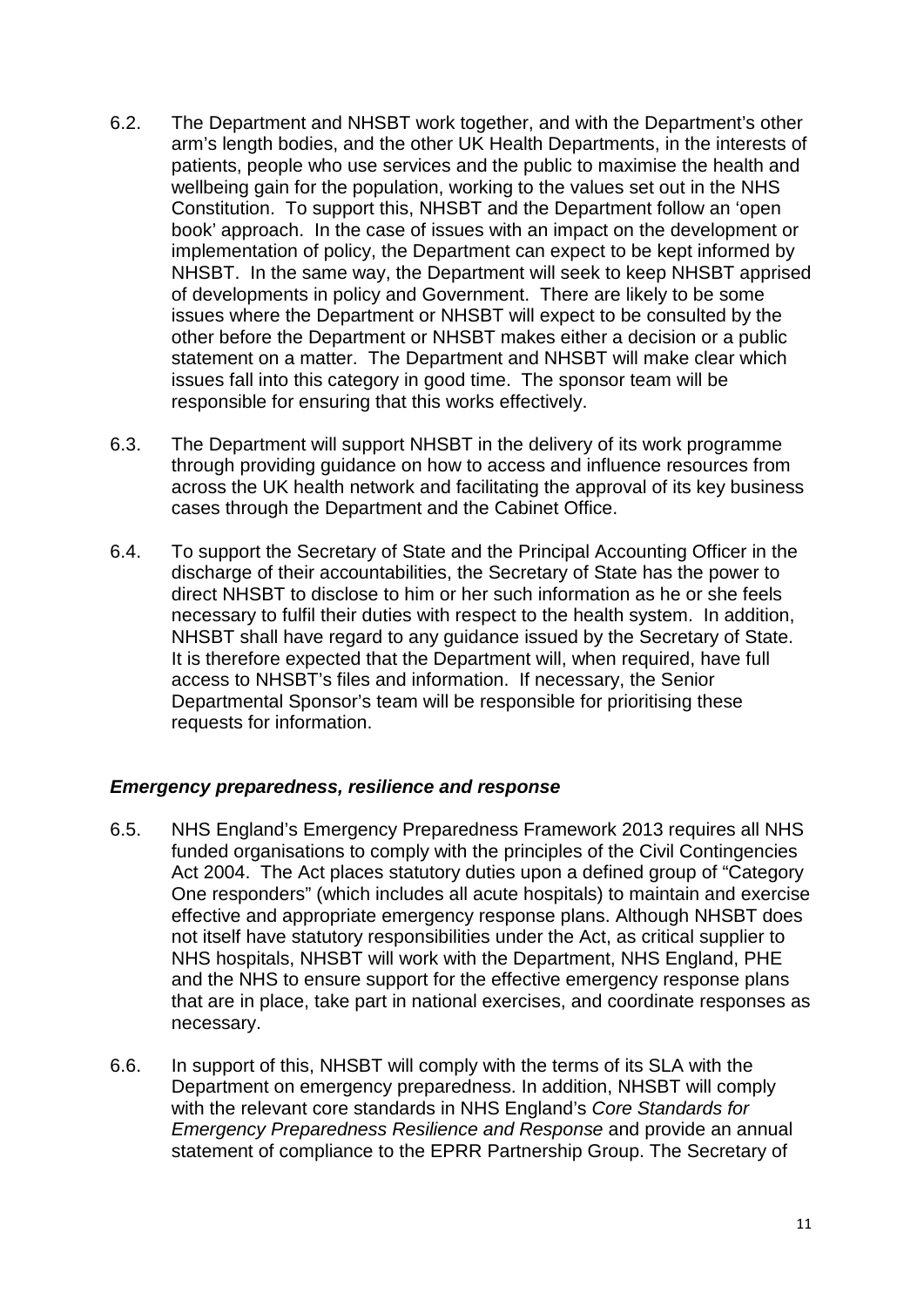State has cross-government responsibility to provide assurance on all aspects of the health system's emergency preparedness.

# *Public and Parliamentary Accountability*

- 6.7. The Department and its ALBs share responsibility for accounting to the public and to Parliament for policies, decisions and activities across the health and care sector. Accountability to Parliament will often be demonstrated through parliamentary questions, MPs' letters and appearances before parliamentary committees. Accountability to the public may be through the publication of information on NHSBT's website, as well as through responses to letters from the public and responses to requests under the Freedom of Information Act.
- 6.8. The Department and its Ministers remain responsible to Parliament for the system overall, so often have to take the lead in demonstrating this accountability. Where this is the case, NHSBT supports the Department by, amongst other things, providing information for Ministers to enable them to account to Parliament. In its turn, the Department will provide leadership to the system for corporate governance, including setting standards for performance in accountability.
- 6.9. NHSBT, however, has its own responsibilities in accounting to the public and to Parliament, and its way of handling these responsibilities has been agreed with the Department. In all matters of public and parliamentary accountability the Department and its ALBs will work together considerately, cooperatively and collaboratively, and any information provided by NHSBT will be timely, accurate and, where appropriate, consistent with information provided by the Department. To facilitate this, the Department and NHSBT have agreed a public and parliamentary accountability protocol that sets out how they will work together to secure the confidence of the public and Parliament, and to maintain the service levels that MPs and the public have come to expect.

# **7. Transparency**

7.1. NHSBT is an open organisation that carries out its activities transparently. It demonstrates this by proactively publishing on its website its Annual Report and Accounts and key information including pay, diversity of the workforce, performance, the way it manages public money and the public benefits achieved through its activities. NHSBT will support those who wish to use the data by publishing the information within guidelines set by the Cabinet Office<sup>[10](#page-11-0)</sup>. NHSBT holds open board meetings in line with the Public Bodies (Admission to Meetings) Act 1960. The annual report includes a governance statement, which is reviewed by the Senior Departmental Sponsor.

<span id="page-11-0"></span> <sup>10</sup> The guidance is available on the Gov.UK website:

<https://www.gov.uk/government/topics/government-efficiency-transparency-and-accountability>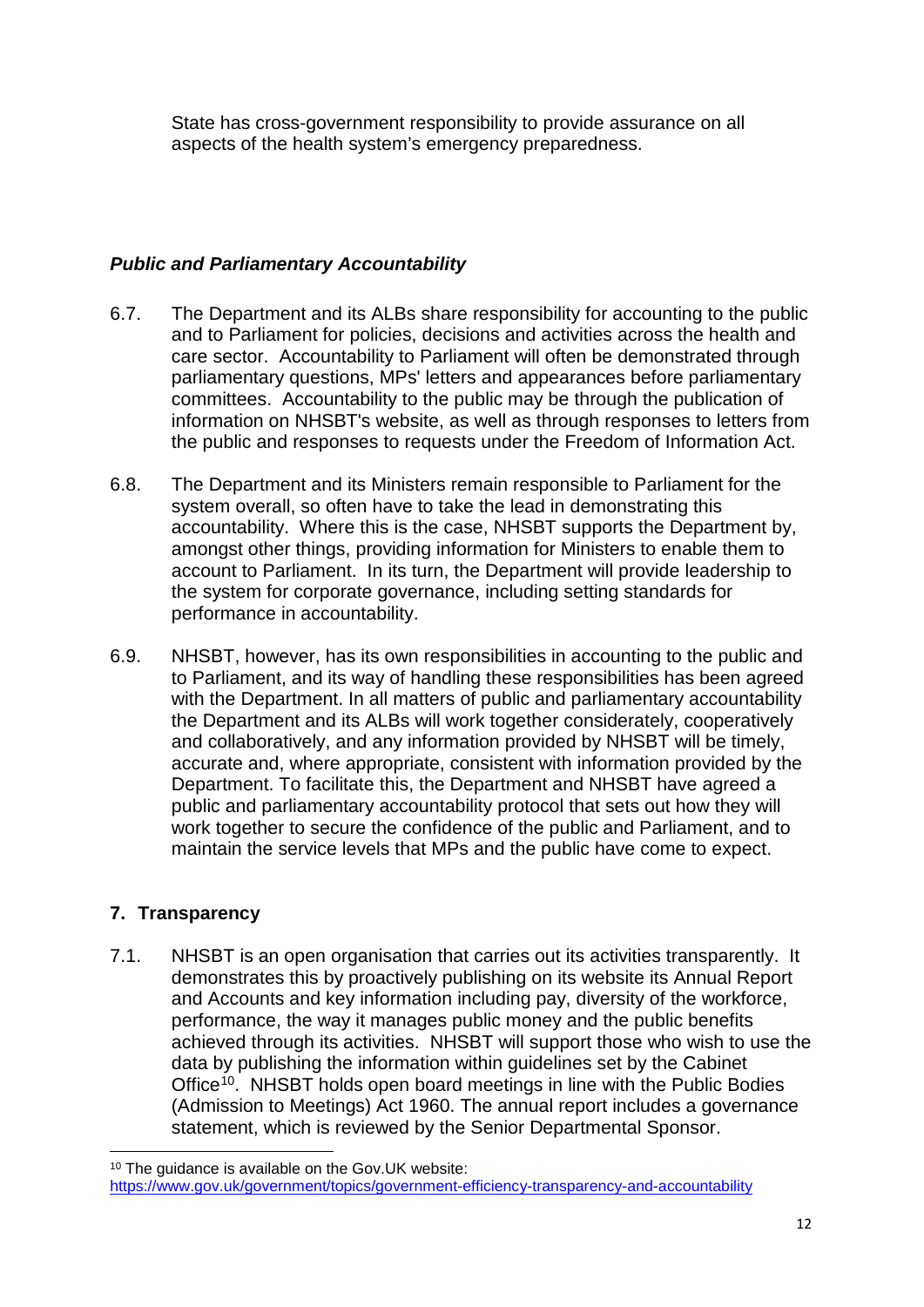- 7.2. To underpin the principles of good communication, 'no surprises' and transparency, NHSBT and the Department have put in place arrangements for managing communications. Further details are provided in **Annex C**.
- 7.3. NHSBT's executive and non-executive board members operate within the general principles of the corporate governance guidelines set out by HM Treasury (see footnote 8, page 9). They also comply with the Cabinet Office's Code of Conduct for Board Members of Public Bodies<sup>[11](#page-12-0)</sup> and with the rules on disclosure of financial interests contained in Statutory Instrument 2005 No. 2531.
- 7.4. NHSBT operates in accordance with the NHS Code of Conduct, which includes rules on conflicts of interest, and its code of conduct for all staff complies with the principles in the Cabinet Office's model code for staff of executive non-Departmental public bodies<sup>[12](#page-12-1)</sup>.
- 7.5. NHSBT takes all necessary measures to ensure that:
	- patient, personal and/or sensitive information within its care and control is well managed and protected through all stages of its use, including through compliance with the Data Protection Act
	- it provides public assurance in respect of its information governance practice by completing and publishing an annual information governance assessment using an agreed assessment mechanism
	- it meets its legal obligations for records management, accountability and public information by compliance with relevant standards, including government and NHS codes of practice on confidentiality, security and records management.
- 7.6. NHSBT's Senior Information Risk Owner and Caldicott Guardian work together to ensure that both patient and other personal information are handled in line with best practice in government and the wider public sector.

# *Sustainability*

7.7. As a major public sector body, NHSBT has a key role to play in driving forward the government's commitment to sustainability in the economy, society and the environment. As a minimum, NHSBT should comply with the Greening Government Commitments<sup>[13](#page-12-2)</sup> that apply to all government departments, executive agencies and non-departmental public bodies, set out in the action plan for driving sustainable operations and procurement across government. Reporting is via the Department (including the consolidation of relevant information in the Department's annual resource account), and the Department ensures that NHSBT is aware of the process for this.

<sup>11</sup> <http://www.bl.uk/aboutus/governance/blboard/Board%20Code%20of%20Practice%202011.pdf>

<span id="page-12-1"></span><span id="page-12-0"></span><sup>&</sup>lt;sup>12</sup> [http://www.civilservice.gov.uk/wp-content/uploads/2011/09/5\\_public\\_body\\_staffv2\\_tcm6-2484.pdf](http://www.civilservice.gov.uk/wp-content/uploads/2011/09/5_public_body_staffv2_tcm6-2484.pdf)

<span id="page-12-2"></span><sup>13</sup> <http://sd.defra.gov.uk/documents/Greening-Government-commitments.pdf>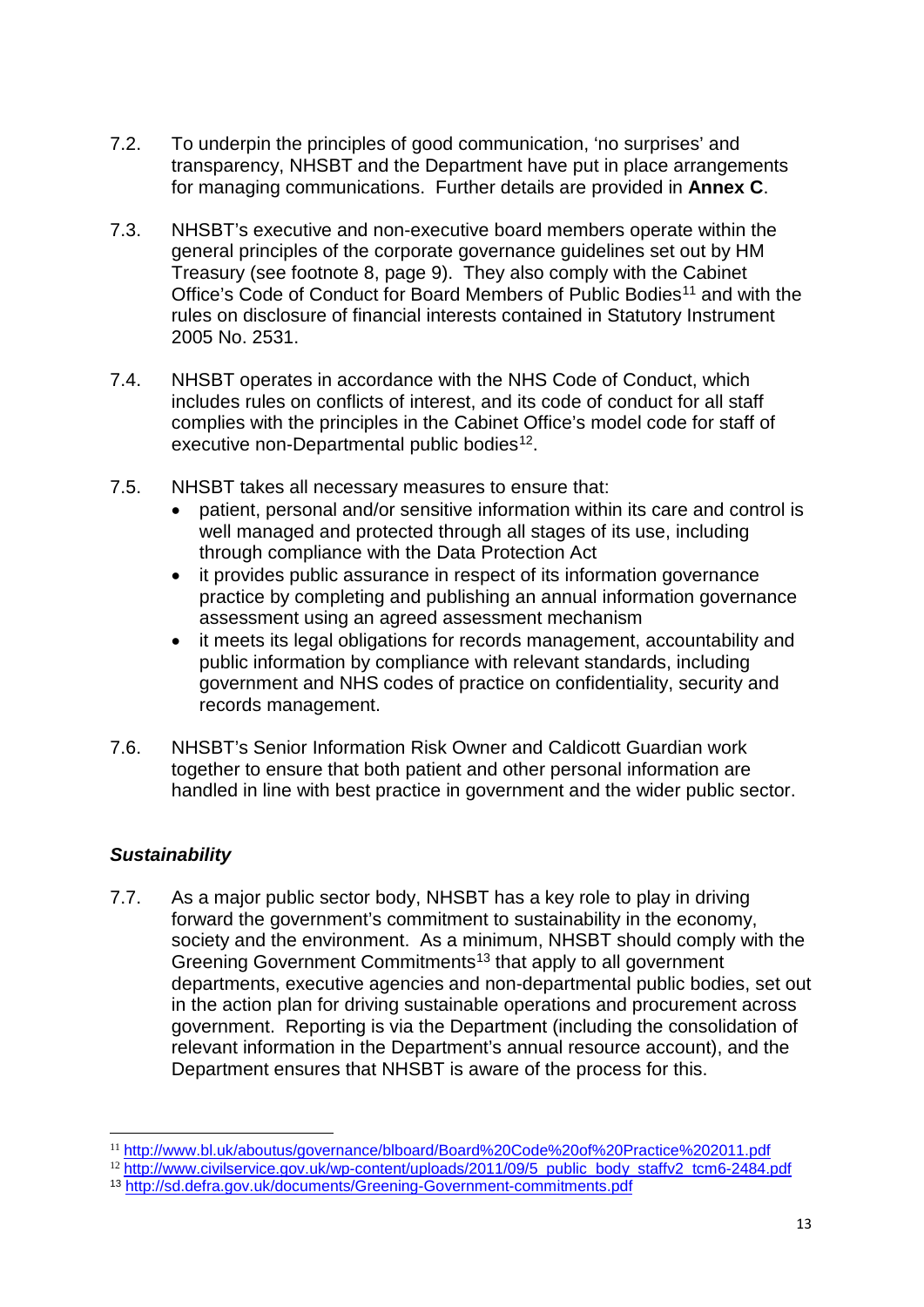#### *Whistleblowing*

7.8. NHSBT, as with the Department and all its ALBs, has whistleblowing policies and procedures in place that comply with the Public Interest Disclosure Act 1998 and best practice quidance<sup> $14$ </sup>. It will prohibit the use of confidentiality clauses that seek to prevent staff from speaking out on issues of public interest.

# **8. Audit**

- 8.1. The Comptroller and Auditor General audits NHSBT's Annual Report and Accounts. Assuming a satisfactory audit, the Comptroller and Auditor General will provide an audit certificate and audit report in time for NHSBT to lay the Annual Report and Accounts before Parliament, and the Scottish Parliament, in accord with published timetables.
- 8.2. The Comptroller and Auditor General may also choose to conduct a valuefor-money audit of any aspect of NHSBT's work: NHSBT cooperates fully with the NAO in pursuing such audits, and give them full access to all relevant files and information.
- 8.3. The NHSBT Board is responsible for establishing and maintaining internal audit arrangements in accordance with the Public Sector Internal Audit Standards. NHSBT's internal audit function should report to its Governance and Assurance Committee, and should consider issues relating to NHSBT's adherence to its business plan. The Department's Audit and Risk Committee remit includes risk management, corporate governance and assurance arrangements in all its subsidiary bodies and so NHSBT's Governance and Assurance Committee should work closely with the Departmental committee. In support of this the representative of the Sponsor attends meetings of the NHSBT Governance and Assurance Committee (GAC). In case of any issues with the conduct of the GAC, or NHSBT executives, the representative of the sponsor will raise these, in the first instance, with the NHSBT Chair and NHSBT Chief Executive respectively.

# **9. Delegations and financial management**

9.1. Details of NHSBT's financial arrangements, including funding allocation, inyear reporting, preparation of accounts, and the accounting officer's responsibilities in relation to financial management and NHSBT's accounts, are provided in **Annex B**.

<span id="page-13-0"></span><sup>-</sup><sup>14</sup>[http://www.nhsemployers.org/EmploymentPolicyAndPractice/UKEmploymentPractice/RaisingConcer](http://www.nhsemployers.org/EmploymentPolicyAndPractice/UKEmploymentPractice/RaisingConcerns/Pages/Whistleblowing.aspx) [ns/Pages/Whistleblowing.aspx](http://www.nhsemployers.org/EmploymentPolicyAndPractice/UKEmploymentPractice/RaisingConcerns/Pages/Whistleblowing.aspx)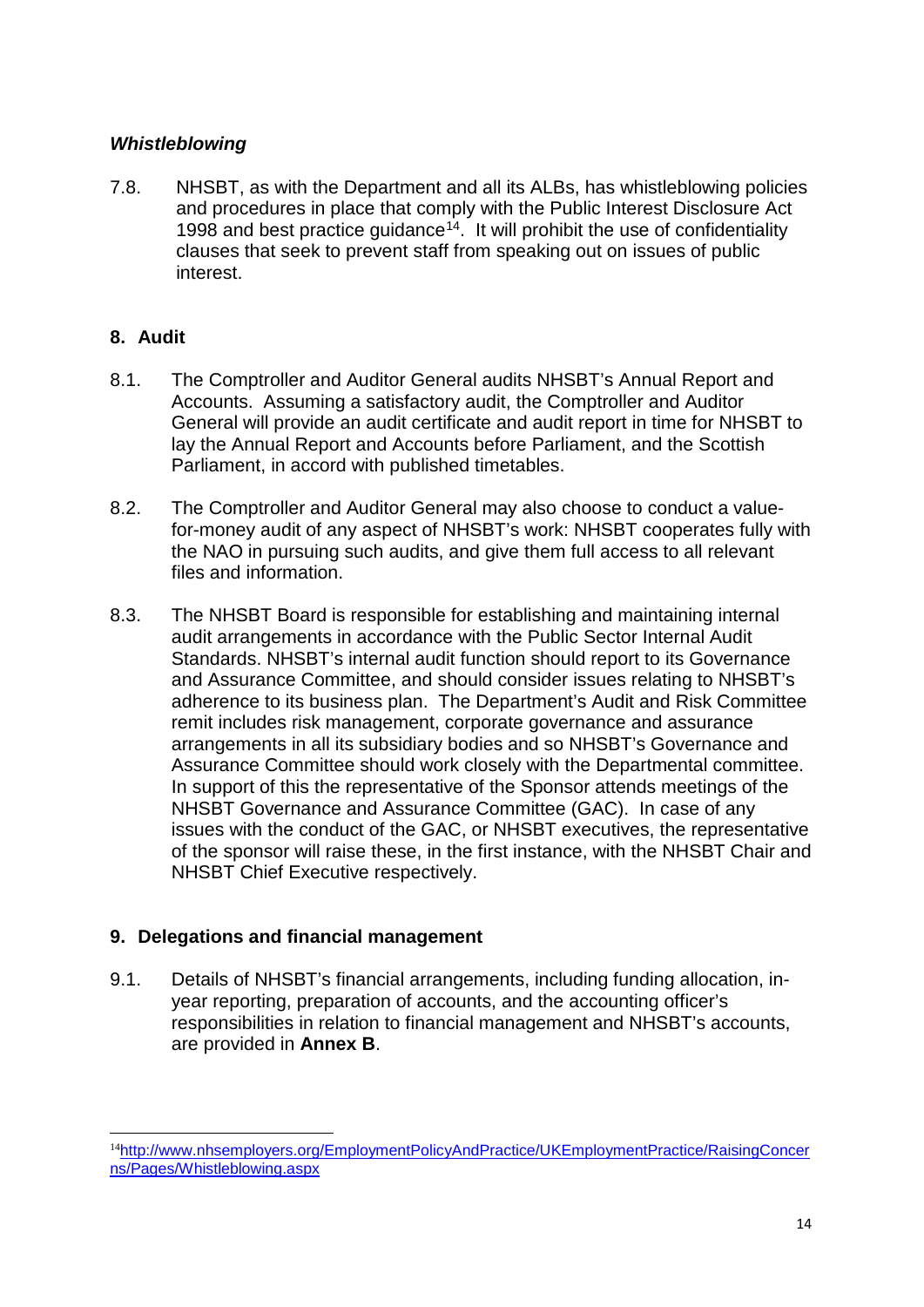- 9.2. NHSBT's delegated authorities are issued to it by the Department, including those areas where NHSBT must obtain the Department's written approval before proceeding. NHSBT will adhere to these delegated authorities.
- 9.3. NHSBT must demonstrate that it is delivering its functions in the most efficient manner, and must provide timely returns to the Department where these are required either by it or by other departments within central government.
- 9.4. NHSBT, as with all public bodies and government departments, must operate within any relevant set of efficiency controls. These controls may affect areas of spend such as information communications technology (ICT), marketing and advertising, procurement, consultancy, the public sector estate, recruitment, major projects or strategic supplier management. The Department will ensure that NHSBT is kept informed of any efficiency controls in operation.
- 9.5. As part of the government's approach to managing and delivering public service at a reduced cost base, NHSBT, as with all other arm's length bodies and the Department, is expected to receive its back office support, including finance and accounting, HR, payroll, procurement and ICT, through a shared or standardised service approach. Details of the services between NHSBT and the service provider will be set out in contract or where appropriate a service level agreement (SLA). The NHSBT Board will need to assure itself that any shared service solution meets its stated detailed business and operational requirements.
- 9.6. A shared or standardised value for money approach also applies to the use of estate. NHSBT will comply with guidance on property and asset management, as set out in **Annex A** and the principles set out by the Department's Estate Strategy Optimisation Board.
- 9.7. With regard to blood components and specialist services, NHSBT recovers its costs in the prices that are charged to NHS hospitals in England and north Wales. Volumes and prices are agreed by the National Commissioning Group for Blood (chaired by a representative of the SDS from within the Department). NHSBT operates within a net zero income/expenditure position and aims to recover its costs through the prices that have been set.
- 9.8. Funding for organ donation and transplantation is provided by way of subsidy from the Department, as well as contributions provided by the other UK Health Departments (on a population basis). More information is at **Annex B**.

# **10.Risk management**

10.1. NHSBT will ensure that it deals with the risks that it faces in an appropriate manner, according to best practice in corporate governance, and develop a risk management strategy in accordance with the Treasury guidance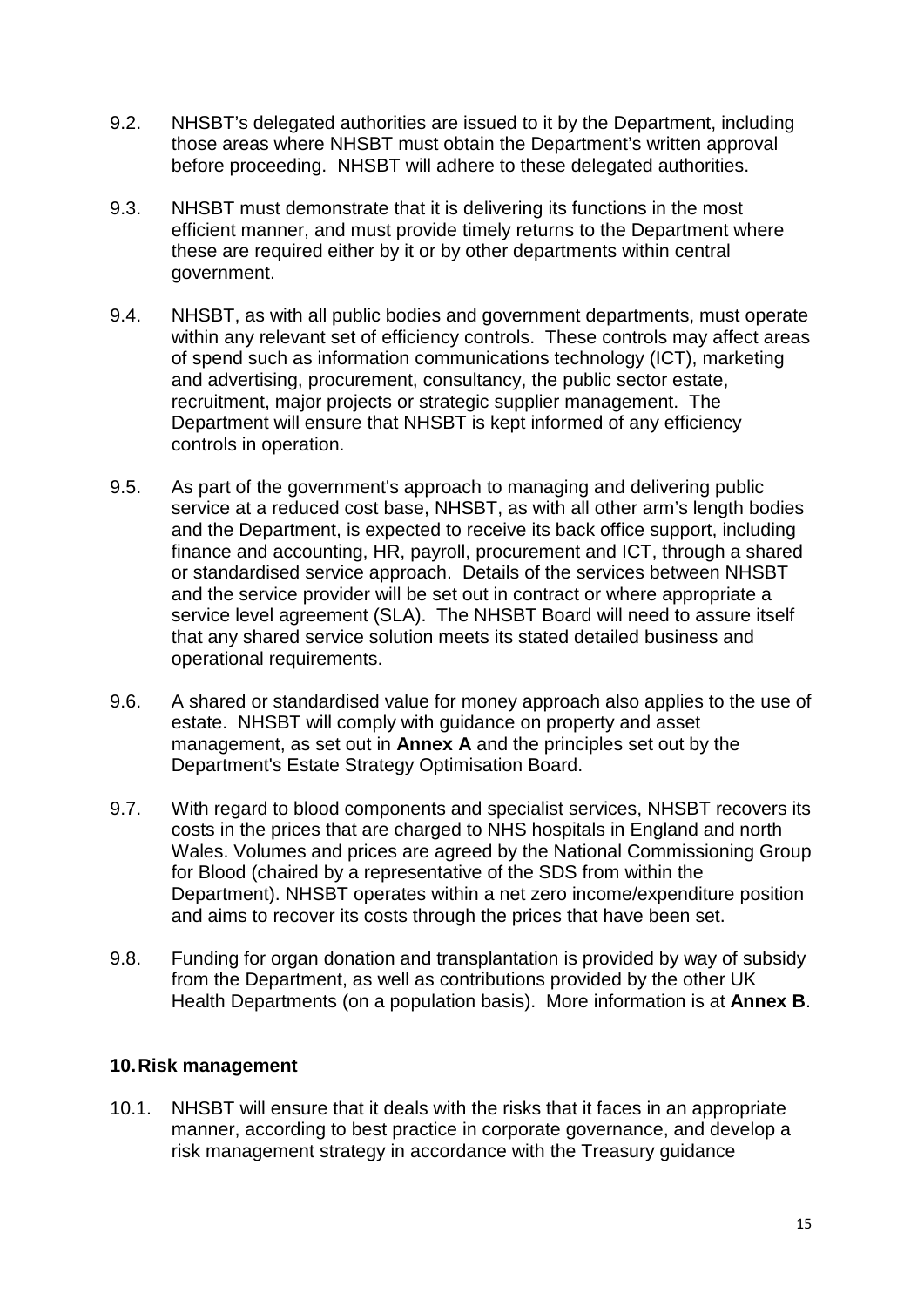*Management of Risk: Principles and Concepts*[15](#page-15-0). It will adopt and implement policies and practices to safeguard itself against fraud and theft, in line with HM Treasury quidance<sup>16</sup>. It should also take all reasonable steps to appraise the financial standing of any firm or other body with which it intends to enter into a contract.

- 10.2. The primary governance of NHSBT's performance rests with the NHSBT Board. NHSBT has put in place a reporting process to assure its Board of financial and operational performance against the business plan at its meetings (held six times per year). This includes a comprehensive monthly performance report (more detail at 4.4.1) which contains information on NHSBT's key risks and is shared with the Department to enable the Department to assure itself on performance and risk management. The Board's Governance and Audit Committee (GAC) is accountable for ensuring that NHSBT's risk management process is fit for purpose, working effectively and is managed in accordance with the Treasury guidance mentioned above. The overall assurance structure and process is captured within NHSBT's Integrated Governance Framework.
- 10.3. NHSBT and the Department will agree a process and trigger points for the escalation of risks to the DH Audit and Risk Committee (ARC), where those risks will have a potentially significant impact on NHSBT, DH or the wider system that requires a co-ordinated response.
- 10.4. Risks to the wider system that arise from NHSBT's operations, identified by NHSBT, DH or another body, are be flagged in the formal quarterly accountability meetings chaired by the SDS. Such risks may also be flagged by NHSBT''s Board and escalated to the DH ARC for consideration. It is the responsibility of NHSBT and its sponsor to keep each other informed of significant risks to, or arising from, the operations of the ALB within the wider system.
- 10.5. NHSBT will have effective and tested business continuity management (BCM) arrangements in place to be able to respond to disruption to business and to recover time-critical functions where necessary. In line with Cabinet Office guidelines, the BCM system should aim to comply with ISO 22301 Societal Security – Business Continuity Management Systems.
- 10.6. As part of its work, NHSBT undertakes and supports clinical trials and research and development projects for the benefit of NHS patients and the broader health system. To the extent that these are not covered by existing arrangements with the NHS Litigation Authority, the Department undertakes to enter into an on-going liability for any legal or other costs that may arise from such work. Each year, and taking account of the risks identified above, the Department and NHSBT will review the contingent liability represented by

<span id="page-15-0"></span> <sup>1</sup>[5https://www.gov.uk/government/uploads/system/uploads/attachment\\_data/file/220647/orange\\_book.](https://www.gov.uk/government/uploads/system/uploads/attachment_data/file/220647/orange_book.pdf) [pdf](https://www.gov.uk/government/uploads/system/uploads/attachment_data/file/220647/orange_book.pdf)

<span id="page-15-1"></span><sup>&</sup>lt;sup>16</sup> [http://webarchive.nationalarchives.gov.uk/20130129110402/http://www.hm](http://webarchive.nationalarchives.gov.uk/20130129110402/http:/www.hm-treasury.gov.uk/d/managing_the_risk_fraud_guide_for_managers.pdf.pdf)[treasury.gov.uk/d/managing\\_the\\_risk\\_fraud\\_guide\\_for\\_managers.pdf.pdf](http://webarchive.nationalarchives.gov.uk/20130129110402/http:/www.hm-treasury.gov.uk/d/managing_the_risk_fraud_guide_for_managers.pdf.pdf)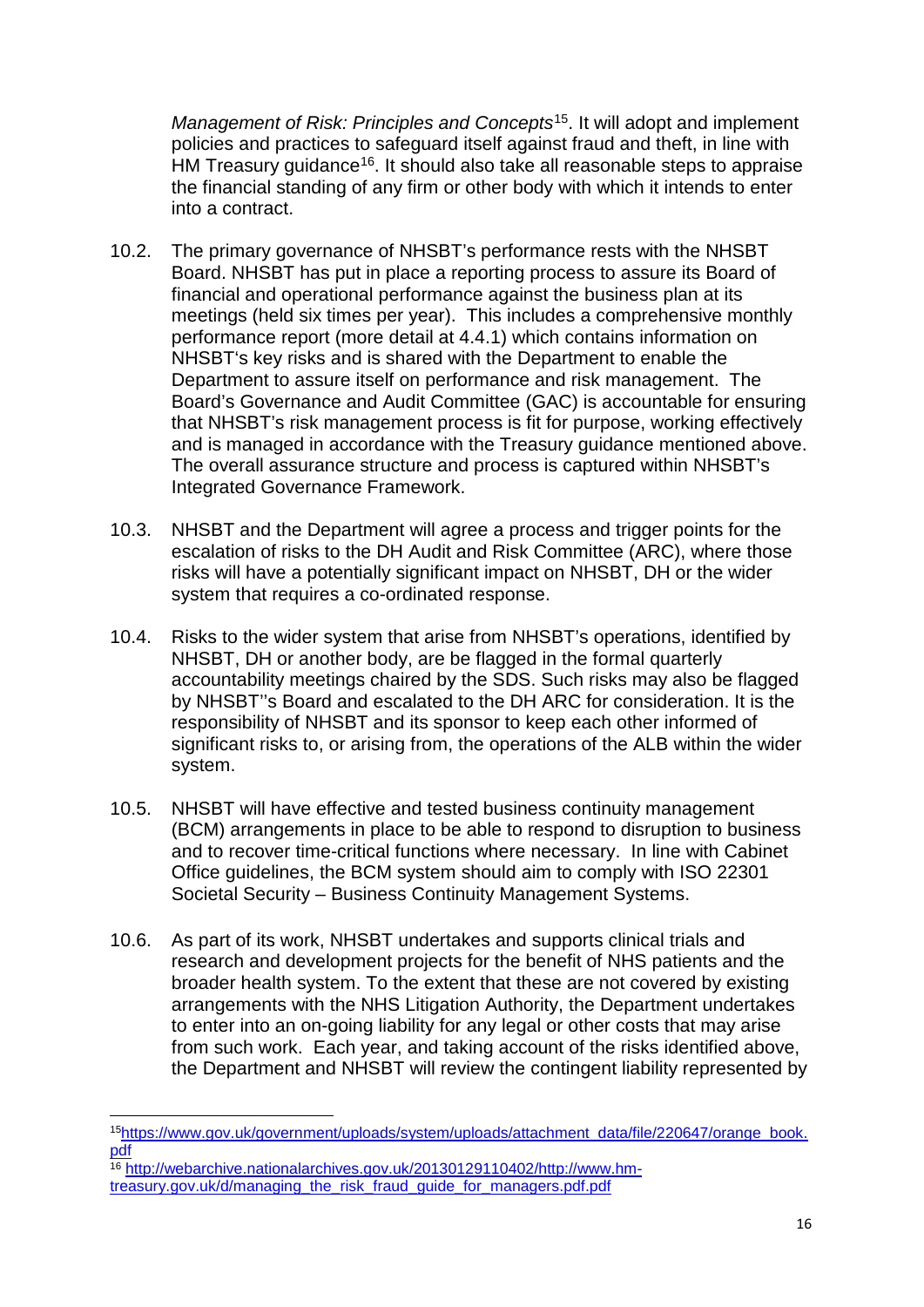this undertaking and amend as necessary the Minute that has been presented to Parliament to describe the undertaking.

# **11.Human resources**

- 11.1. NHSBT is responsible for recruiting staff, but will comply with any departmental or government-wide recruitment controls. The Department will ensure that NHSBT is made aware of any such controls. Very senior managers in NHSBT are subject to the Department of Health pay framework for very senior managers in arm's length bodies, and may be subject to additional governance as specified by the Department. The Department will ensure that NHSBT is aware of any such requirements or restrictions.
- 11.2. NHSBT's staff are paid according to NHS terms and conditions. NHSBT must obtain the approval of the Secretary of State in respect of any new or additional policies relating to remuneration, pensions, allowances or gratuities.
- 11.3. Very senior manager remuneration is subject to the recommendations of the Senior Salaries Review Body.
- 11.4. In relation to pensions, the organisational pension scheme is the NHS Pensions scheme, which is administered by the NHS Business Services Authority and has rules set down in legislation.
- 11.5. As with all departments and arm's length bodies, NHSBT is required to follow any requirements for disclosure of pay or pay-related information.
- 11.6. Subject to its financial delegations, NHSBT is required to comply with the Department's and HM Treasury's approval processes in relation to contractual redundancy payments. All novel or contentious payments require the Department's and HM Treasury's approval. Special severance payments are always considered novel or contentious (this includes any proposal to make a payment as a result of judicial mediation).

# *Equalities*

- 11.7. The public sector Equality Duty<sup>17</sup> requires NHSBT (as a public body) to have due regard to the need to:
	- Eliminate discrimination, harassment, victimisation and any other conduct that is prohibited by or under this Act;
	- advance equality of opportunity between persons who share a relevant protected characteristic and persons who do not share it;
	- foster good relations between persons who share a relevant protected characteristic and persons who do not share it.

<span id="page-16-0"></span><sup>-</sup><sup>17</sup> As set out in Section 149 of the Equality Act 2010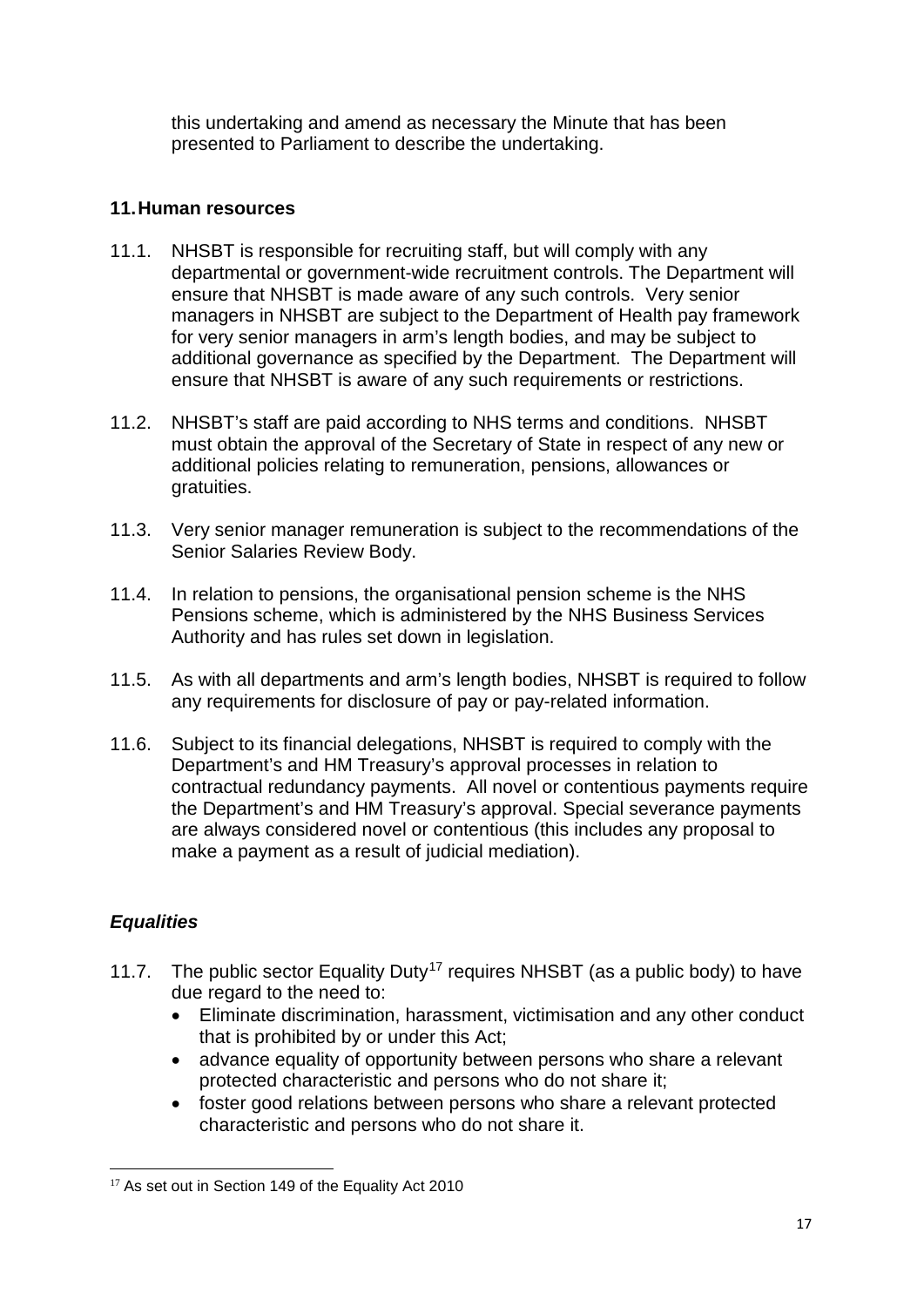- 11.8. The specific duties require NHSBT, as a public body, to:
	- Annually, publish information to demonstrate compliance with the public sector Equality Duty. This information must include, in particular, information relating to persons who share a relevant protected characteristic who are its employees (provided the organisation has 150 or more employees) and other persons affected by its policies and procedures.
	- Prepare and publish one or more objectives<sup>[18](#page-17-0)</sup> it thinks it should achieve to meet the public sector Equality Duty.

# **12.Relations with the Department's other arm's length bodies**

- 12.1. NHSBT works in partnership with the Department and its other arm's length bodies, in the interests of patients, people who use services and the public, to maximise the health and wellbeing gain for the population, and working to the values set out in the NHS Constitution.
- 12.2. The Department and its arm's length bodies have complementary but distinct roles within the system to ensure that service users receive high quality services which deliver value for public money. **Annex D** describes the key relationships that NHSBT has with other bodies across the UK health system. As a manufacturer of biological products and related clinical services to the NHS the primary relationship between NHSBT and the DH family is that of a regulated entity under relevant legislation. In this regard NHSBT is inspected by the Care Quality Commission, Human Tissue Authority and the Medicines and Healthcare Products Regulatory Agency. In its role as a supplier to the NHS, NHSBT will also work with NHS England to implement any revised commissioning arrangements in support of the services that it provides.

# **13.Review**

- 13.1. As described in section 3.3, NHSBT reviews and updates strategies for each of its strategic operating units on a periodic basis as appropriate. Each year, as part of the Department's annual planning process, the strategies and the related targets and plans are summarised and reported to the Department. This includes the annual plan/budget for the following year. In April each year NHSBT publishes a five year summary of its strategic plans for the benefit of all employees and stakeholders.
- 13.2. The Department regularly reviews NHSBT's performance at formal quarterly accountability meetings. In addition, the Department will undertake an indepth review of NHSBT as well as its other arm's length bodies on at least a triennial basis.

<span id="page-17-0"></span><sup>&</sup>lt;sup>18</sup> This was required by 6 April 2012, and is required every four years thereafter